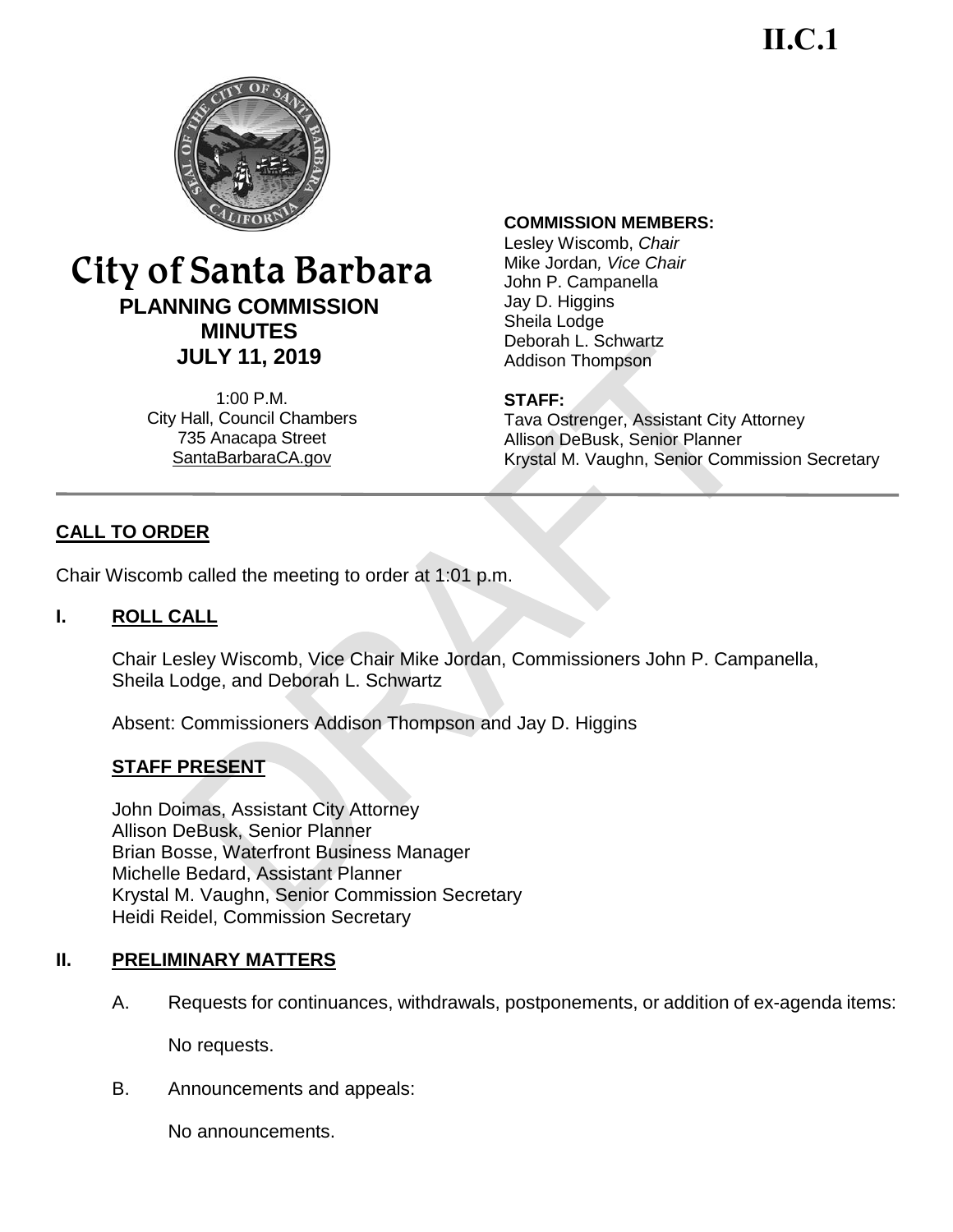- C. Review, consideration, and action on the following draft Planning Commission minutes and resolutions:
	- 1. Planning Commission June 20, 2019 Minutes
	- 2. Planning Commission Resolution No. 009-19 Updated Coastal Land Use Plan

#### **MOTION: Jordan/Schwartz**

Approve the minutes and resolutions as presented.

The motion carried by the following vote: Ayes: 5 Noes: 0 Abstain: 0 Absent: Higgins and Thompson

D. Comments from members of the public pertaining to items not on this agenda:

Public comment opened at 1:04 p.m., and as no one wished to speak, it closed.

## **III. DISCUSSION ITEMS**

#### **ACTUAL TIME: 1:04 P.M.**

# **FIVE YEAR REVIEW OF USES IN THE HARBOR COMMERCIAL ZONE**

Staff will make a presentation regarding existing uses in the Harbor and shoreline areas of the Harbor Commercial (HC) Zone. This is a Planning Commission discussion item.

Brian Bosse, Waterfront Business Manager, gave the Staff presentation.

#### Commissioner comments:

Commissioners appreciated the report and commended the City for maintaining the harbor as a working harbor. Commissioners recommended that future reports take a more comprehensive and forward looking-approach that considers sea level rise, resiliency, and trends.

## **\* THE COMMISSION RECESSED FROM 2:10 TO 2:18 P.M. \***

## **ACTUAL TIME: 2:18 P.M.**

# **CONSTRUCTION UPDATE FOR SANTA BARBARA COTTAGE HOSPITAL (SBCH), 400 WEST PUEBLO STREET (FORMERLY KNOWN AS 320 WEST PUEBLO STREET), APNS: 025-100-001; 025-061-015; & 025-171-050; SP-8 HOSPITAL ZONE, GENERAL PLAN DESIGNATION: INSTITUTIONAL (PLN2003-00152)**

Staff will present an annual update on the status and effectiveness of construction related mitigations and monitoring for the Cottage Hospital Modernization and Seismic Compliance Project. The project was approved by the Planning Commission on March 24, 2005 (Resolution No. 020-05), and by the City Council on April 25, 2005 (Amended PC Resolution No. 020- 05). The City Council certified the Final Environmental Impact Report (FEIR) for the project on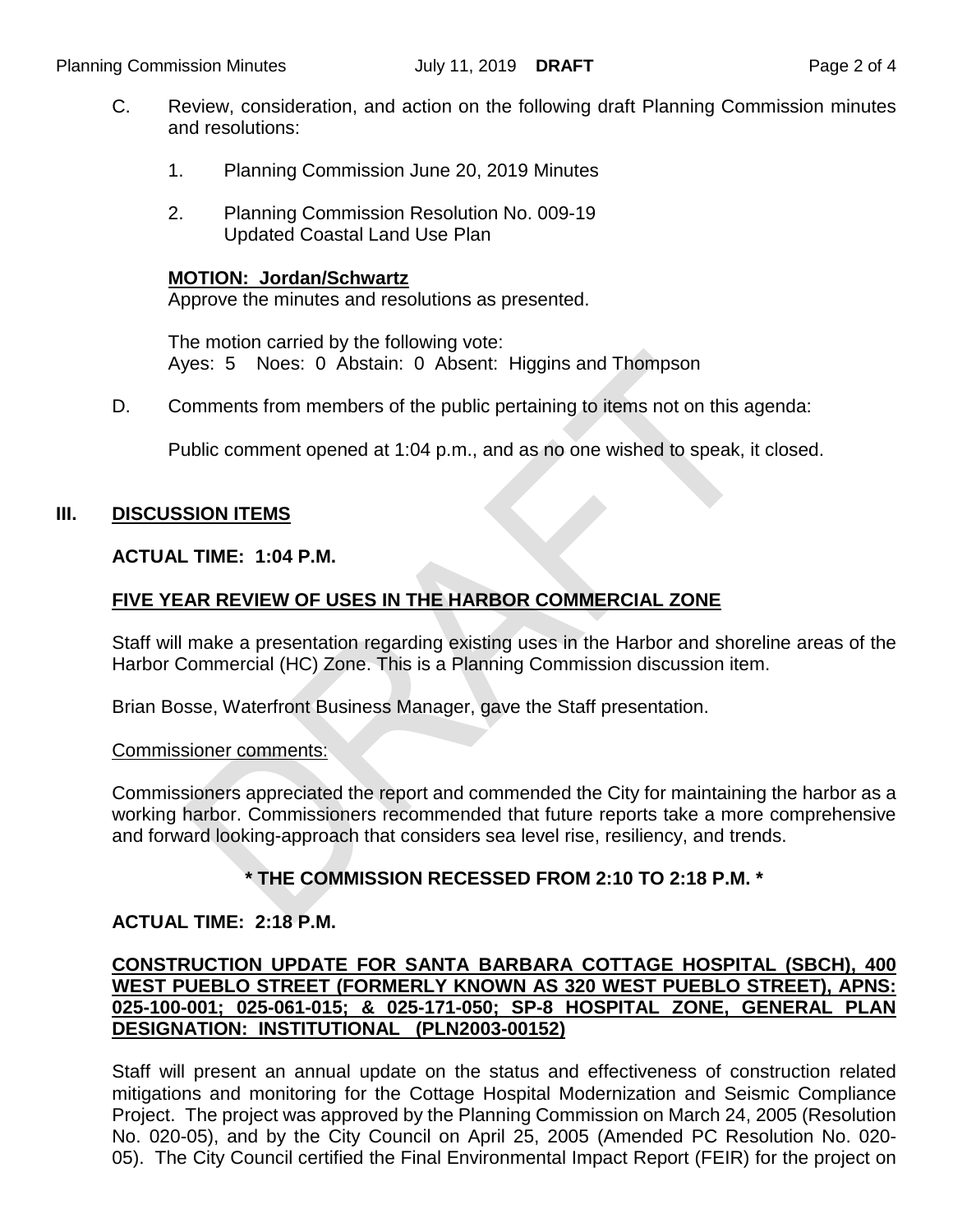March 24, 2005 pursuant to California Environmental Quality Act Guidelines Section 15091. No formal action on the project will be taken during this discussion item.

Michelle Bedard, Assistant Planner, gave the Staff presentation.

Ronald Biscaro, Vice President Project Management; gave the applicant presentation, and Ruben Gomez, Project Director, and Heidi Jones, Senior Planner, SEPPS, were available to answer questions.

Public comment opened at 2:56 p.m., and as no one wished to speak, it closed.

#### Commissioner comments:

All Commissioners expressed appreciation for the applicant's diligence, professionalism, commitment, and respect for the neighborhood during construction.

Commissioner Schwartz:

- Appreciates the robustness of the report which reflects the applicant's commitment to agreements with the City.
- Thanks the Vice President for showing up in person rather than delegating the task to someone else.

Commissioner Jordan:

- Happy to hear that there are not any recorded complaints regarding helicopter landings.
- Blessed to have a regional, multi-location medical facility.
- Stated that the construction process is well represented.

Commissioner Campanella:

- Appreciates that the hospital remained operational throughout the construction process; the social and community benefit of remaining operational outweighs financial benefits of closing temporarily.
- Appreciates the measures taken for earthquake resistance.

Chair Wiscomb:

- It is beneficial to manage the expectations in terms of noise from the upcoming seismic updates.
- Commends the applicant on the recycling effort, particularly with asphalt.

## **IV. ADMINISTRATIVE AGENDA**

## **ACTUAL TIME: 3:06 P.M.**

A. Committee and Liaison Reports: